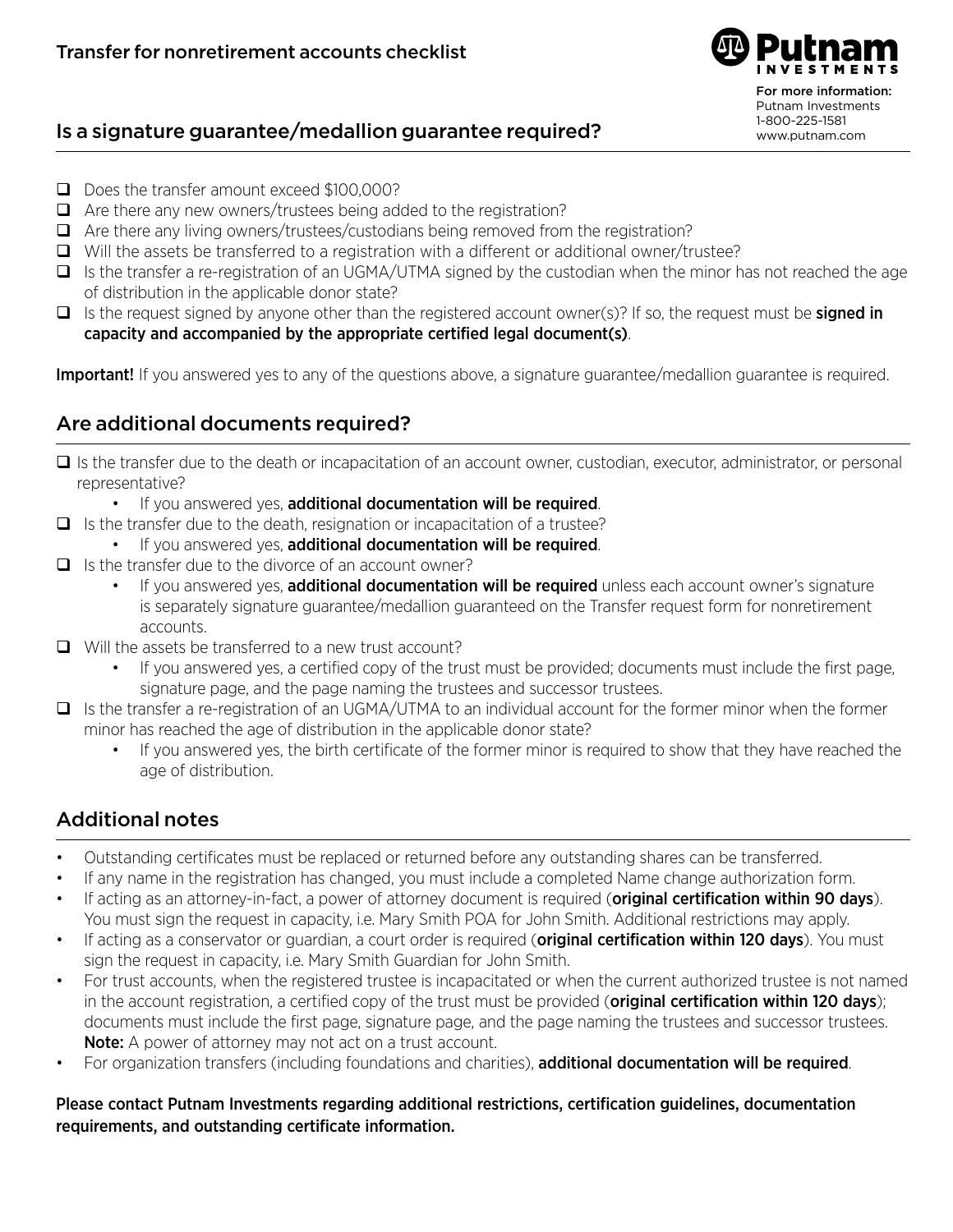#### Transfer request form for nonretirement accounts



#### Return by mail:

Putnam Investments PO Box 219697 Kansas City, MO 64121-9697

#### Return by express delivery: Putnam Investments 430 W 7th Street Suite 219697

Kansas City, MO 64105-1407

For more information:

Putnam Investments 1-800-225-1581 www.putnam.com



Complete this form to authorize a transfer of shares from an existing Putnam account(s) to a new or existing Putnam account(s) with a different registration. Any tax questions related to this transfer should be directed to your tax advisor. If you are using this form to authorize a transfer to an account with a new registration, please attach a completed Mutual fund account application signed by all registered owners of the new account. If the transfer recipient(s) wishes to redeem shares at the time of the transfer, they must complete Putnam's Request for redemption from a nonretirement account form. To help ensure the request is in good order, please refer to the Transfer for nonretirement accounts checklist.

# Section 1 Existing account owner information

| Name of owner/custodian/trustee/entity                                                                                                                                     | Social Security/Tax ID number (required) | Date of birth (mm/dd/vyyy) |
|----------------------------------------------------------------------------------------------------------------------------------------------------------------------------|------------------------------------------|----------------------------|
| Name of joint owner/minor/co-trustee/authorized party                                                                                                                      | Social Security number (required)        | Date of birth (mm/dd/vyyy) |
|                                                                                                                                                                            |                                          |                            |
| Contact phone number                                                                                                                                                       |                                          |                            |
| <b>Note:</b> Providing a phone number above will replace the current contact information on file with Putnam (if applicable). If this field is left blank, no changes will |                                          |                            |

be made.

# Section 2 **Reason for transfer**

To ensure accurate cost basis reporting, select the type of transfer you are requesting and provide transfer details below. For inheritance and gift transfers, cost basis can only be adjusted when assets are transferred into accounts which utilize the average cost calculation method. If no option is selected and the transfer reason cannot be determined, Putnam will default to a gift transfer coding.

- Re-registration: Cost basis will not be adjusted. Re-registration transfers include transactions such as the addition of a joint tenant, removal of a custodian from an UGMA/UTMA registration once the minor has reached the age of distribution, divorce, and movement of assets to a trust account.
- □ Inheritance: Select this option if you have inherited shares from a nonretirement account. You must provide the date of death below. If no date of death is provided, your cost basis may not be accurately tracked.

*Date of death (mm/dd/yyyy; required)*

1333333334

For trusts and joint accounts, Putnam will default to coding transfers due to death as a re-registration unless directed to adjust the cost basis using an inheritance coding for a specific percentage of the transferred shares below (1%-100%). Please consult your tax advisor to determine if you qualify for this option.

Adjust my cost basis using an inheritance coding for | 83334 % of the assets transferred from the joint or trust account(s) indicated in Section 3. I have verified with a tax advisor that I am eligible to adjust my cost basis.

For all other non-retirement registrations, Putnam will use a transfer coding of inheritance and adjust your cost basis to the fair market value on the date of death unless you provide an alternate valuation date below.

Alternate valuation date: This option is only available for estate assets. Federal estate tax law allows estate assets to be valued on an alternate date rather than the date of death. Please consult your tax advisor to determine the appropriate date to provide if you qualify for this option.

*Alternate date (mm/dd/yyyy; optional)*

133333334

Gift: Please complete the information below for shares transferred as a gift. The date of gift will determine the fair market value of the gift. If the date of gift is not provided, the trade date of the transfer will be used as the date of gift. If fair market value acceptance is not provided, cost basis may not be accurately tracked for the gift recipient.

*Gift recipient signature for Fair Market Value Acceptance* 

13333333333333333334

13333333333333333334 1333333334 *Print name of signature above*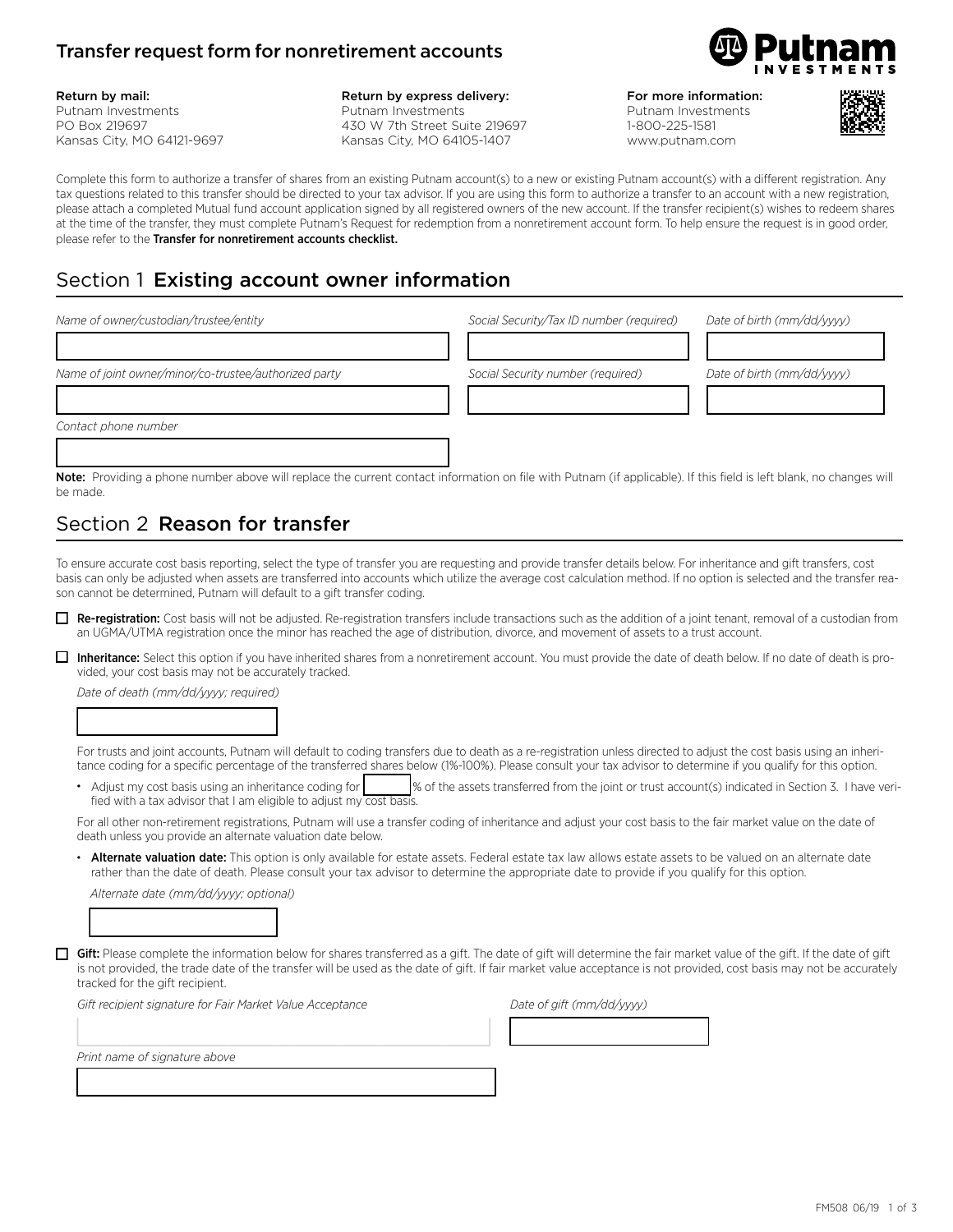### Section 3 Transfer from existing account registration instructions

Please list all accounts that you wish to transfer below along with the applicable dollar amount, share amount, or percentage allocation that should be transferred. If utilizing the Specific Lot Identification accounting method, please attach a separate sheet of paper and include each acquisition date and corresponding share or dollar amount to satisfy the requested transaction. Please consult your tax advisor with any questions as these transactions may have tax implications.

| Fund number                       | Account number | Dollar amount | Share amount | Percentage |
|-----------------------------------|----------------|---------------|--------------|------------|
| <b>Contract Contract</b>          | 4J.            | or            | or           | 70         |
| <b>Contract Contract</b>          |                | or            | or           | 70         |
| <b>Contract Contract Contract</b> |                | or            | or           | 70         |
| <b>Contract Contract</b>          | a.             | or            | or           | $\%$       |
| <b>Contract Contract</b>          | لللم           | or            | or           | $\sim$     |
| $\frac{1}{2}$                     | است            | or            | or           | %          |

#### Section 4 Transfer to account registration instructions

Funds will be transferred in kind based on the allocations in Section 3 unless otherwise indicated on this form, a separate letter of instruction, or a new account application. If different funds or allocations are indicated, an exchange will take place following the transfer. The exchange may be a taxable event. When transferring to multiple recipients, the total allocations in this section must equal 100%.

For Transfer on Death (TOD) accounts: Putnam will only carry over TOD beneficiary(ies) when one or more owners (not all) is being removed due to death or incapacitation (with appropriate certified legal documentation). Any other change in the registration (such as the addition of a new owner) will result in removal of current TOD beneficiary(ies). To establish a new TOD registration or to revoke the current beneficiary(ies) from an existing TOD registration, you must also complete a new Transfer on death designation form.

Transfer to a new Putnam registration. Please fill in the information below. A Mutual fund account application must be completed for each new registration.

| Name(s) of the new owner/custodian/trustee/entity | Percentage                                                                                                                              |               |
|---------------------------------------------------|-----------------------------------------------------------------------------------------------------------------------------------------|---------------|
|                                                   |                                                                                                                                         | Ó             |
| Name(s) of the new owner/custodian/trustee/entity |                                                                                                                                         | Percentage    |
|                                                   |                                                                                                                                         | $^{\prime}$ o |
| Name(s) of the new owner/custodian/trustee/entity |                                                                                                                                         | Percentage    |
|                                                   |                                                                                                                                         | O             |
| Name(s) of the new owner/custodian/trustee/entity |                                                                                                                                         | Percentage    |
|                                                   |                                                                                                                                         |               |
| Account number                                    | Transfer to an existing Putnam registration. Please fill in the information below for each recipient.<br>Name(s) of registered owner(s) | Percentage    |
|                                                   |                                                                                                                                         | $\sigma$      |
| Account number                                    | Name(s) of registered owner(s)                                                                                                          | Percentage    |
|                                                   |                                                                                                                                         |               |
| Account number                                    | Name(s) of registered owner(s)                                                                                                          | Percentage    |
|                                                   |                                                                                                                                         | Ó             |
| Account number                                    | Name(s) of registered owner(s)                                                                                                          | Percentage    |
|                                                   |                                                                                                                                         | /o            |
|                                                   |                                                                                                                                         |               |